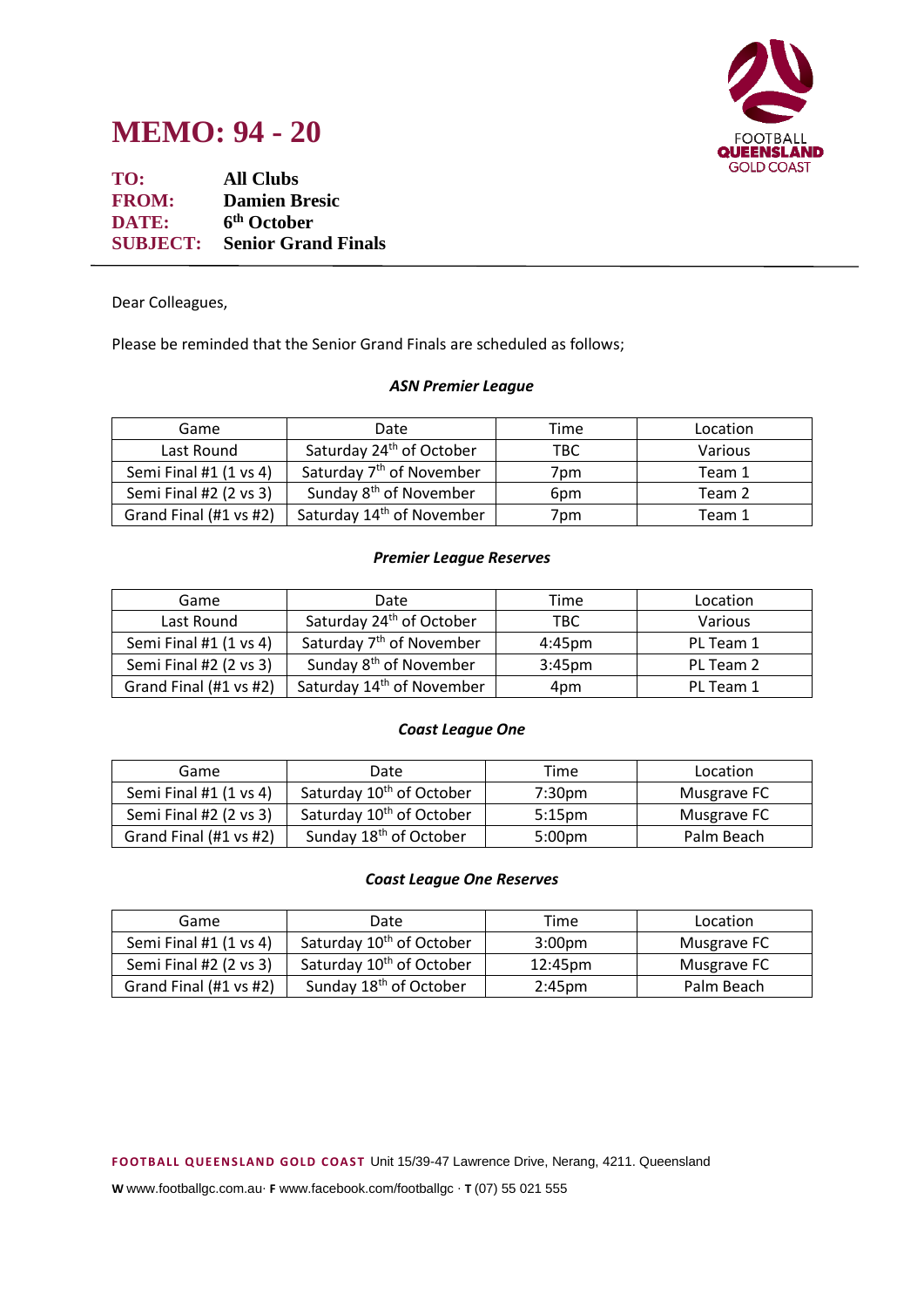

# *Men's Midweek Division 1*

| Game                   | Date                                    | Time                          | Location            |
|------------------------|-----------------------------------------|-------------------------------|---------------------|
| Last Round             | Wednesday 28 <sup>th</sup> of October   | <b>TBC</b>                    | <b>Various</b>      |
| Semi Final #1 (1 vs 4) | Wednesday 4 <sup>th</sup> of November*  | $7:00 \text{pm}$ <sup>*</sup> | Team 1              |
| Semi Final #2 (2 vs 3) | Wednesday 4 <sup>th</sup> of November*  | $7:00 \text{pm}$ <sup>*</sup> | Team 2              |
| Grand Final (#1 vs #2) | Wednesday 11 <sup>th</sup> of November* | $7:00 \text{pm}$ <sup>*</sup> | <b>Highest Seed</b> |

#### *Men's Midweek Division 2 North*

| Game                   | Date                                   | Time               | Location            |
|------------------------|----------------------------------------|--------------------|---------------------|
| Last Round             | Wednesday 14 <sup>th</sup> of October  | Various            | <b>Various</b>      |
| Semi Final #1 (1 vs 4) | Wednesday 21 <sup>st</sup> of October* | $7:00 \text{pm}$ * | Team 1              |
| Semi Final #2 (2 vs 3) | Wednesday 21 <sup>st</sup> of October* | $7:00 \text{pm}^*$ | Team 2              |
| Grand Final (#1 vs #2) | Wednesday 28 <sup>th</sup> of October* | $7:00 \text{pm}$ * | <b>Highest Seed</b> |

## *Men's Midweek Division 2 South*

| Game                   | Date                                    | Time                          | Location            |
|------------------------|-----------------------------------------|-------------------------------|---------------------|
| Last Round             | Wednesday 28 <sup>th</sup> of October   | Various                       | Various             |
| Semi Final #1 (1 vs 4) | Wednesday 4 <sup>th</sup> of November*  | $7:00 \text{pm}$ <sup>*</sup> | Team 1              |
| Semi Final #2 (2 vs 3) | Wednesday 4 <sup>th</sup> of November*  | $7:00 \text{pm}$ <sup>*</sup> | Team 2              |
| Grand Final (#1 vs #2) | Wednesday 11 <sup>th</sup> of November* | $7:00 \text{pm}$ <sup>*</sup> | <b>Highest Seed</b> |

## *Women's Midweek Division 1*

| Game                   | Date                                   | Time                          | Location            |
|------------------------|----------------------------------------|-------------------------------|---------------------|
| Last Round             | Wednesday 7 <sup>th</sup> of October   | Various                       | Various             |
| Semi Final #1 (1 vs 4) | Wednesday 14 <sup>th</sup> of October* | $7:00 \text{pm}$ *            | Team 1              |
| Semi Final #2 (2 vs 3) | Wednesday 14 <sup>th</sup> of October* | $7:00 \text{pm}$ <sup>*</sup> | Team 2              |
| Grand Final (#1 vs #2) | Wednesday 21 <sup>st</sup> of October* | $7:00 \text{pm}$ *            | <b>Highest Seed</b> |

## *Women's Midweek Division 2 North*

| Game                   | Date                                   | Time               | Location            |
|------------------------|----------------------------------------|--------------------|---------------------|
| Last Round             | Wednesday 7 <sup>th</sup> of October   | Various            | Various             |
| Semi Final #1 (1 vs 4) | Wednesday 14 <sup>th</sup> of October* | $7:00 \text{pm}^*$ | Team 1              |
| Semi Final #2 (2 vs 3) | Wednesday 14 <sup>th</sup> of October* | $7:00 \text{pm}^*$ | Team 2              |
| Grand Final (#1 vs #2) | Wednesday 21 <sup>st</sup> of October* | $7:00 \text{pm}$ * | <b>Highest Seed</b> |